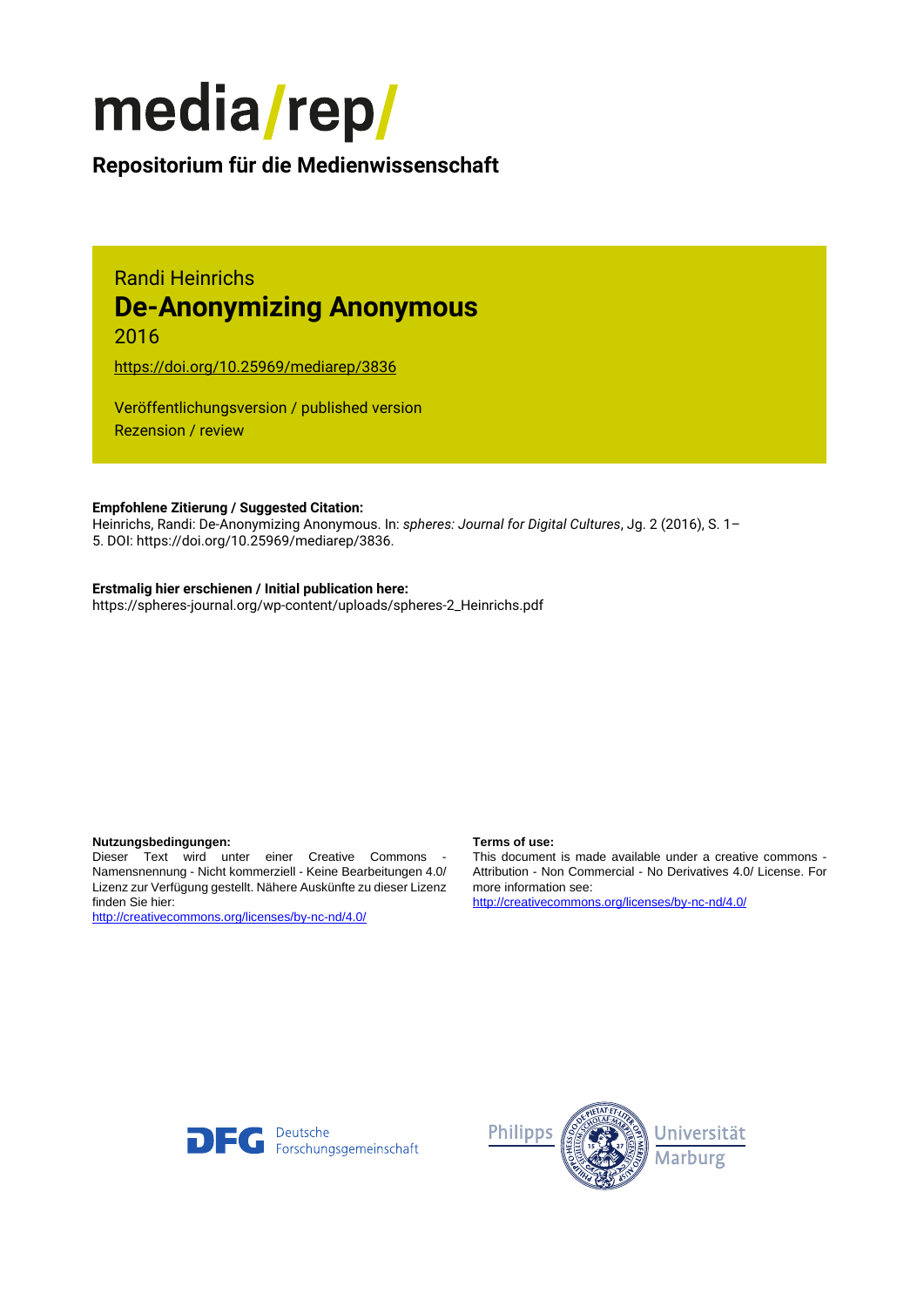

## RANDI HEINRICHS

## **DE-ANONYMIZING ANONYMOUS**

Review of: Gabriella Coleman, *Hacker, Hoaxer, Whistleblower, Spy. The Many Faces of Anonymous*, London/New York, Verso, 2014.

In her book *Hacker, Hoaxer, Whistleblower, Spy. The many faces of Anonymous,*  Gabriella Coleman tells the story of how an "entity calling itself Anonymous" [1], starting as an "ungovernable trolling pandemonium" [3], has become what she pictures as "one of the most politically active, morally fascinating, and subversively salient activist groups operating today" [51]. As the first anthropologist to touch this complex phenomenon, she successfully characterizes its socio-technological interdependency, multiplicity and flexibility. Her great accomplishment is having conveyed a structure of something that seems to be changing constantly. Coleman describes the structure of Anonymous as a 'vivid maze'. The scaffold of the labyrinth is built up chapter by chapter. The paths are entangled with current technological, social, political, local and global conditions. Each journey through the maze is different. Coleman walks along several interconnected and diverging paths without losing orientation – even if it feels like "an infinite machine operating a tight recursive loop wherein mazes generated maze-generating mazes". [9] Against a totalitarian understanding of research and knowledge, Coleman follows the tradition of Friedrich Nietzsche: She doesn't claim to define what Anonymous 'really' is or was, instead she writes her own 'travel report' about her experiences of over six years of intensive ethnographical fieldwork.

"I have tried to relay the lessons of Anonymous by narrating its exploits, failures, and successes. These compiled stories are idiosyncratic and told from the vantage point of my personal travels and travails. There are so many untold and secret tales that, were they publicized, would likely shift our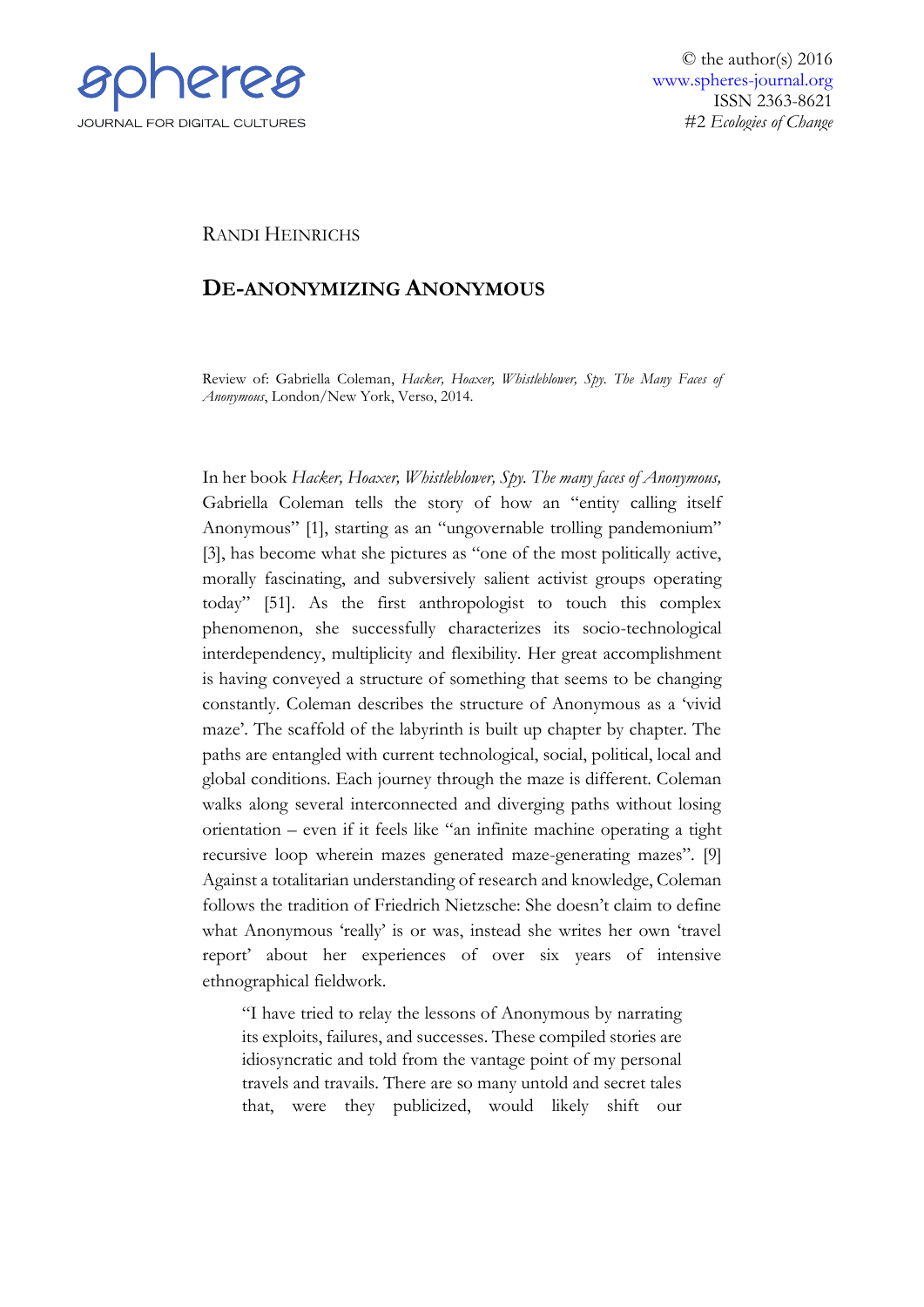1

comprehension of Anonymous. While all social life and political movements are complex, even convoluted, displaying endless facets and dimensions, Anonymous' embrace of multiplicity, secrecy, and deception makes it especially difficult to study and comprehend." [393]

That Coleman immerses herself into the raveled hydra of Anonymous, instead of viewing from above over it, is the book's undeniable strength and greatest vulnerability. Hence, the book has been called "an artful advertisement for Anonymous" and Coleman has been accused of being an honorary member of what became famous as the *Internet Hate Machine*. 1 Anons' tactics cover a broad spectrum; they are subversive and undermining, rancorous, unpredictable, and frequently disdainful of etiquette or the law. It is important to keep a critical distance from the often racist, sexist and homophobic utterances emanating from the "ultracoordinated Motherfuckery [6]" of Anonymous. The reproach of becoming too embedded seems inviting, as Coleman makes no secret of her personal connection with the collective [9]. However, besides her enchantment, she also "take[s] a close look at the grisly underworld of trolling from which Anonymous hatched [17]". Considering that there is a methodical approach within her personal involvement, the accusation against the unconventional style of her work is somewhat shortsighted. In her words: "The trick is to integrate and go beyond simply relying on participants' explanations of events." [9] Coleman makes her own standing as an anthropologist a part of the reflexivity she wants to reflect. It is decisive to emphasize the diversity and pervasiveness of her ethnographical corpus, to fully understand her achievement of what also works as an enjoyable storybook for a mainstream audience.

In her article *Ethnographic Approaches to Digital Media,* Coleman identifies three categories of ethnographic analysis of digital culture: the Cultural Politics of Digital Media, the Vernacular Cultures of Digital Media and the Prosaics of Digital Media.<sup>2</sup> Her ethnographic study of Anonymous combines all three categories. She explores the complex relationships between new modes of digital inventiveness, which she calls the "Weapons of the Geeks" [81], and the global activist engagement of the movement, their principles and infrastructures, and how they are fed into discourses on digital technologies in everyday life.

<sup>1</sup> Adrian Chen, "The Truth About Anonymous's Activism. A Look behind the Mask Reveals a Naïve Techno-Utopianism", *The Nation*, December 1-8 Issue, 2014. Available at: <https://www.thenation.com/issue/december-1-8-2014/> [accessed August 29, 2016].

<sup>2</sup> Gabriella Coleman, "Ethnographic Approaches to Digital Media", *Annual Review of Anthropology* 39, 2010: pp. 487-505. Available at: [http://www.annualreviews.org/doi/](http://www.annualreviews.org/doi/abs/10.1146/annurev.anthro.012809.104945) [abs/10.1146/annurev.anthro.012809.104945](http://www.annualreviews.org/doi/abs/10.1146/annurev.anthro.012809.104945) [access provided by 89.144.236.4 on June 3, 2016], p. 487.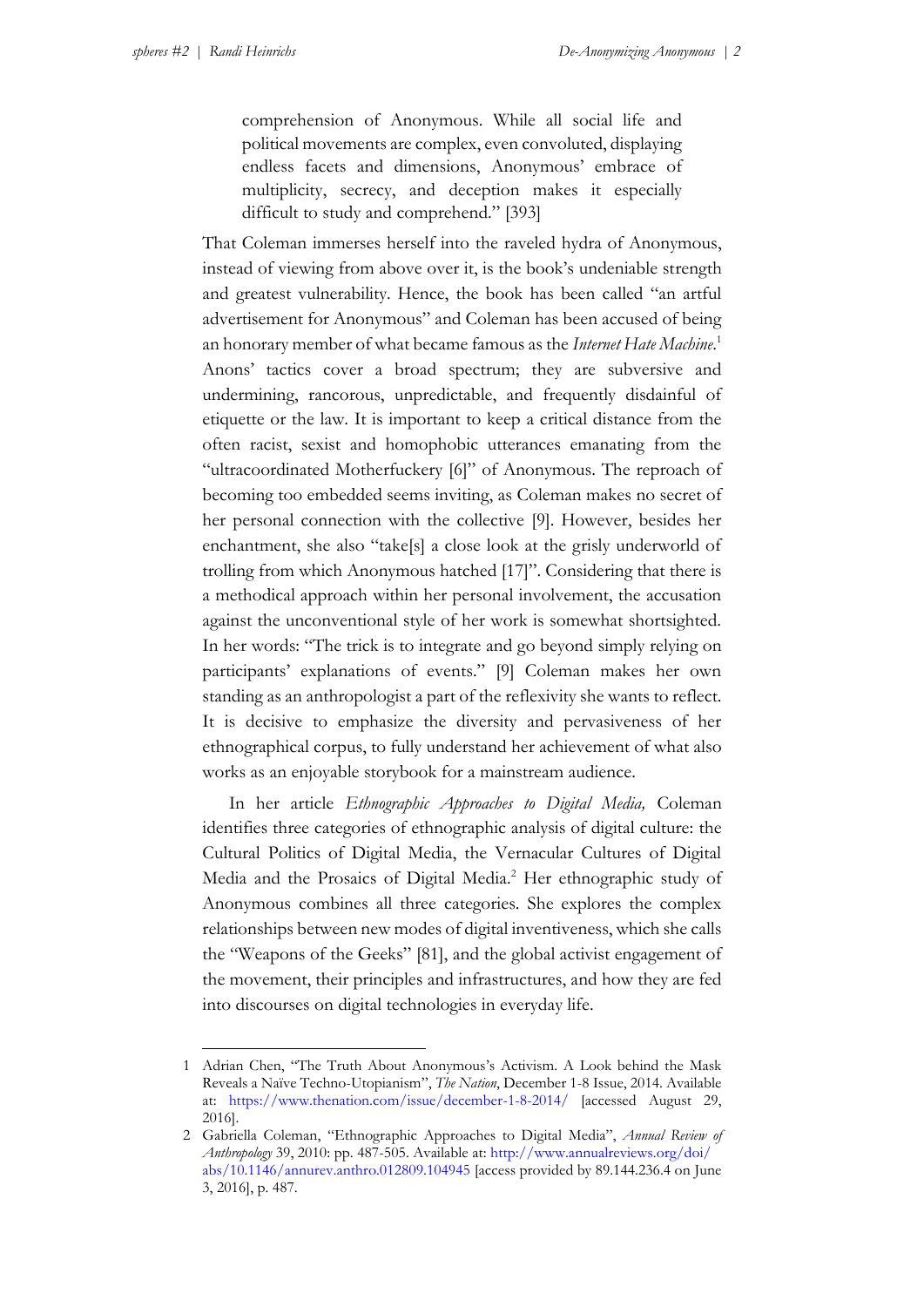*Cultural Politics of Digital Media* examines how cultural identities and representations are (re-)produced and subverted through individual and collective engagement with technologies. Coleman's case is particularly difficult to study, as no individual or single group can claim legal ownership of the name, icons and imagery of Anonymous. Its dissolution of individuality for the sake of collective identity follows 1990s cyberutopian ideals of decentralization, disembodiment, equality and free flow of information. Everybody is free to don the mask, take the name and experiment with it. As a result of its flexibility, Anonymous has spread across the world and has become "the quintessential anti-brand brand, assuming various configurations and meanings, even as it has also become the popular face of unrest around the globe". [16] The reluctance of a clear and demanding positioning can be interpreted as *the* characteristic position of Anonymous. "Beyond a foundational commitment to the maintenance of anonymity and a broad dedication to the free flow of information, Anonymous has no consistent philosophy or political program" [3], claims Coleman. Peering in from outside, it would hardly be possible to understand the eclectic production of a specific common in the continuously shifting phenomenon. Becoming involved with Anonymous, Coleman can capture principles that define the collective: Anonymous is built on a humorous dissidence, follows an anti-celebrity ethic, intervenes politically in diverse ways and operates in diverse technical bodies [17].

The book maps the overall structure of the hydra collective and elaborates on how subjects and different groups of Anons, as well as their practices and modes of communication, are entirely dependent on digital media. Tracing the *Vernacular Digital Culture* created by Anonymous, Coleman puts her focus on the second category – namely the exploration of specific groups and phenomena, whose logic is organized significantly around digital technologies. For her analysis, she makes sense of data from countless chat protocols, technical virtuosity, DDoS (distributed denial-of-service attack), trolling, viral videos and Internet memes infused with factors like ephemerality, encryption and modalities of hyper-mobility. Therefore, her work is methodologically significant, as it demonstrates how digital media transforms the conditions and possibilities of ethnographical fieldwork.<sup>3</sup>

To elaborate on the digital media vernaculars, the book focuses on *Lulz* (Schadenfreude), a spirit of humorous deviance, which constitutes the common in Anonymous. Coleman comprehends Lulz as an epistemological object, which erects cultural boundaries, as it needs specific technical and social knowledge. She does not concentrate on

1

<sup>3</sup> Coleman, p. 494.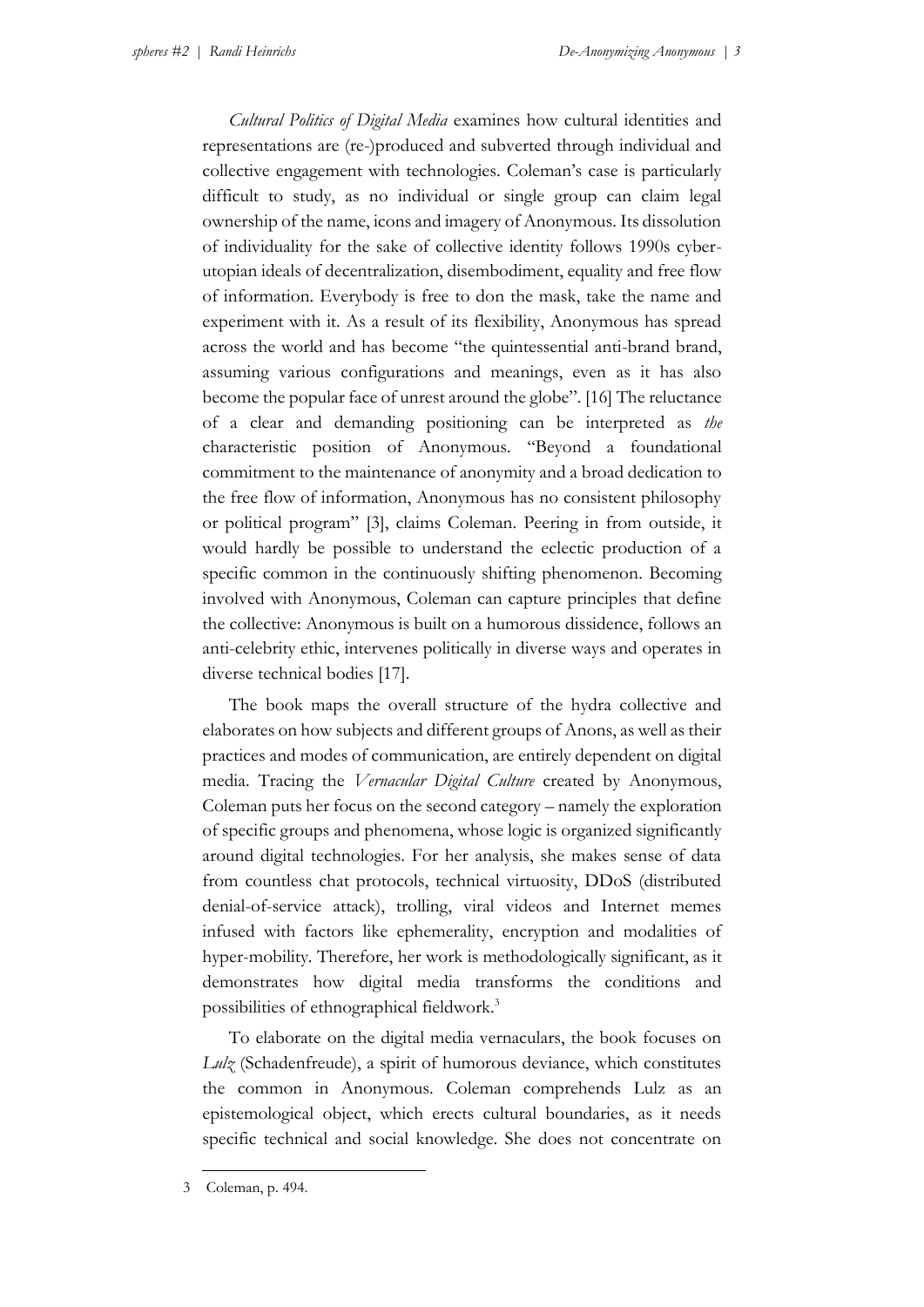<u>.</u>

determining the borders and their inherent inequalities like gender, class and race in terms of content or structure but rather on the revelation through transgression. The core of 'lulzing' is to fool around with established social and technical codes. It signifies the laughter at someone else's expense, often operating on the edge of legality and working by releasing any form of information thought to be personal, secure, or sacred. Victims have their Social Security or Credit Card numbers doxed, receive open orders of numerous pizzas, private communications are posted, and hard drive contents leaked [32]. It can be socio-critical, amusing, stupid, stigmatizing or disgraceful. In any case, the transgression of Lulz works with provocation and outrage. Coleman refers to Friedrich Nietzsche's investments in questioning the sacred ethos of truth and morality, embracing cunning and hyperbole, and elevating pleasure over reason to build a theoretical framework around the engagement of Anonymous 'lulzy' actions 150 years later.<sup>4</sup> She states that:

"Lulz-oriented actions puncture the consensus around our politics and ethics, our social lives, and our aesthetic sensibilities. Any presumption of our world's inviolability becomes a weapon; trolls invalidate the world by gesturing toward the possibility for Internet geeks to destroy it – to pull the carpet from under us whenever they feel the urge." [33]

The book concludes with an outlook on the *Prosaics of Digital Media* and how the use and terms of digital media transformed our everyday life. 'Lulzing' demonstrates the fragility of concepts of security in societies of expanded visibility in which data sharing, self-presentation on social media platforms and GPS-tracking have become commonplace. It is a dissident act at a time where the conditions of global mass surveillance are exploited and notoriously well-known, but woefully little is opposed. In Coleman's words, Anonymous' behavior is like a "raucous party at the funeral of online freedom and privacy" [376]. The possibilities of new socio-technical assemblage based on digital infrastructures can simultaneously enable new forms of hacktivistic political mobilization as well as cyber crime, government surveillance and human rights violations. What might seem contradictory at first – the embracing of severity and playful mischief, ethical violation and moralizing, as well as total transparency and anonymity – are divergent but connected reactions of the complexities and paradoxes of digitalisation. By de-anonymizing the many faces of Anonymous, Coleman develops a multi-linear history of digital culture without unifying the inherent divergence. The book

<sup>4</sup> Friedrich Nietzsche, "Thus Spoke Zarathustra", 1891. Available at: <http://philosophy.eserver.org/nietzsche-zarathustra.txt> [accessed August 29, 2016].